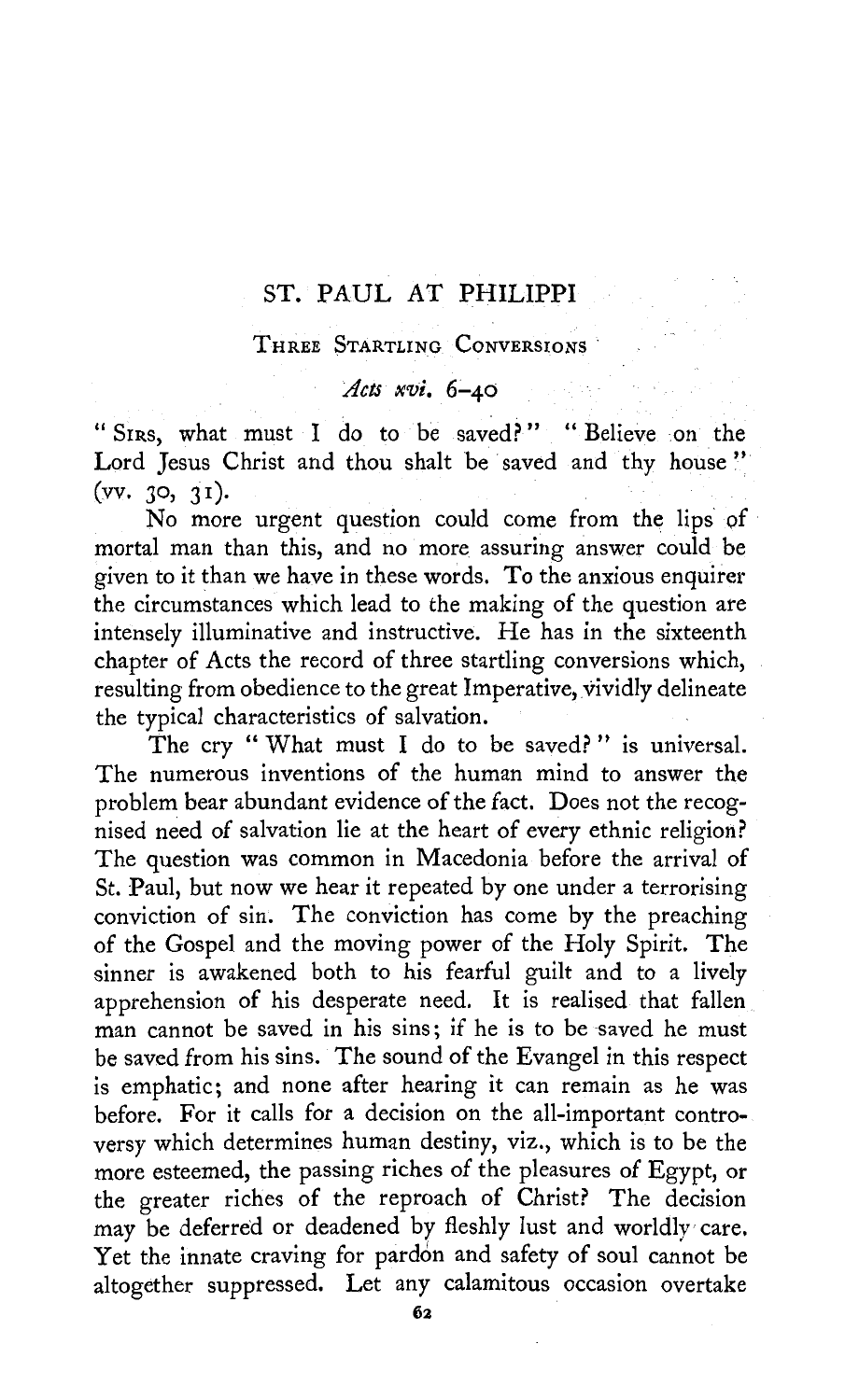the ungodly and the cry for mercy is heard strong and passionate even among the most hardened.

The genesis of the Philippian story lies in the midnight vision that appears *to* St.· Paul at Troas in Asia: " There stood a man of Macedonia and prayed him saying, come over into Macedonia and ,help us." The apostle and his fellowworkers Silas, Luke, and Timothy at once set forth in response, and, like all missionary enthusiasts, choose a strategetic centre from which the Gospel can run abroad in every direction. They come *to* the gateway of Europe, *to* Philippi, a chief city of that part of Macedonia where there is a Roman colony with its government based on law and order, and also a settlement of Jews who, by their monotheistic faith, their conception of sin, and Messianic hope of a worldwide Saviour have prepared the hearts of adherents for the reception of the truth as it is in Jesus · Christ.

The Good News soon resounds throughout the city. Surpassingly attractive in itself with its free offer of the grace of God, including pardon of sin, the gift of a Divine justifying righteousness, and the securing of eternal life, it is something not merely new and. surprising, but powerfully appealing because arising out of the spontaneous, unmerited love of God *to*  sinful men. Its only condition is that of repentence and faith. Whosoever will may be saved. And so manifestly does the power of the Holy Spirit work with the apostles that hearts are mightily searched. The way of salvation is widely discussed in mart, temple, and forum.

Likewise are its heralds closely scrutinised. Centres of concourse in every Eastern city are numerous. People daily come hither *to* tell, or hear some new thing. The apostles make the latest sensation. The superiority of the way of salvation which they proclaim provokes wide interest, as also keen discussion. The city Praetors, or Magistrates, always kept informed of all news of moment in the city learn of the. great topic on everybody's lips. The Jailer being a Roman official becomes also conversant with its nature and moral appeal. The current talk is that these men are servants of The Most High God which show unto us the way of salvation. The description is exact; the statement is true. The four preachers are indeed, not followers of the temple gods, but the messengers of the Supreme Being who set forth the way of life or death. How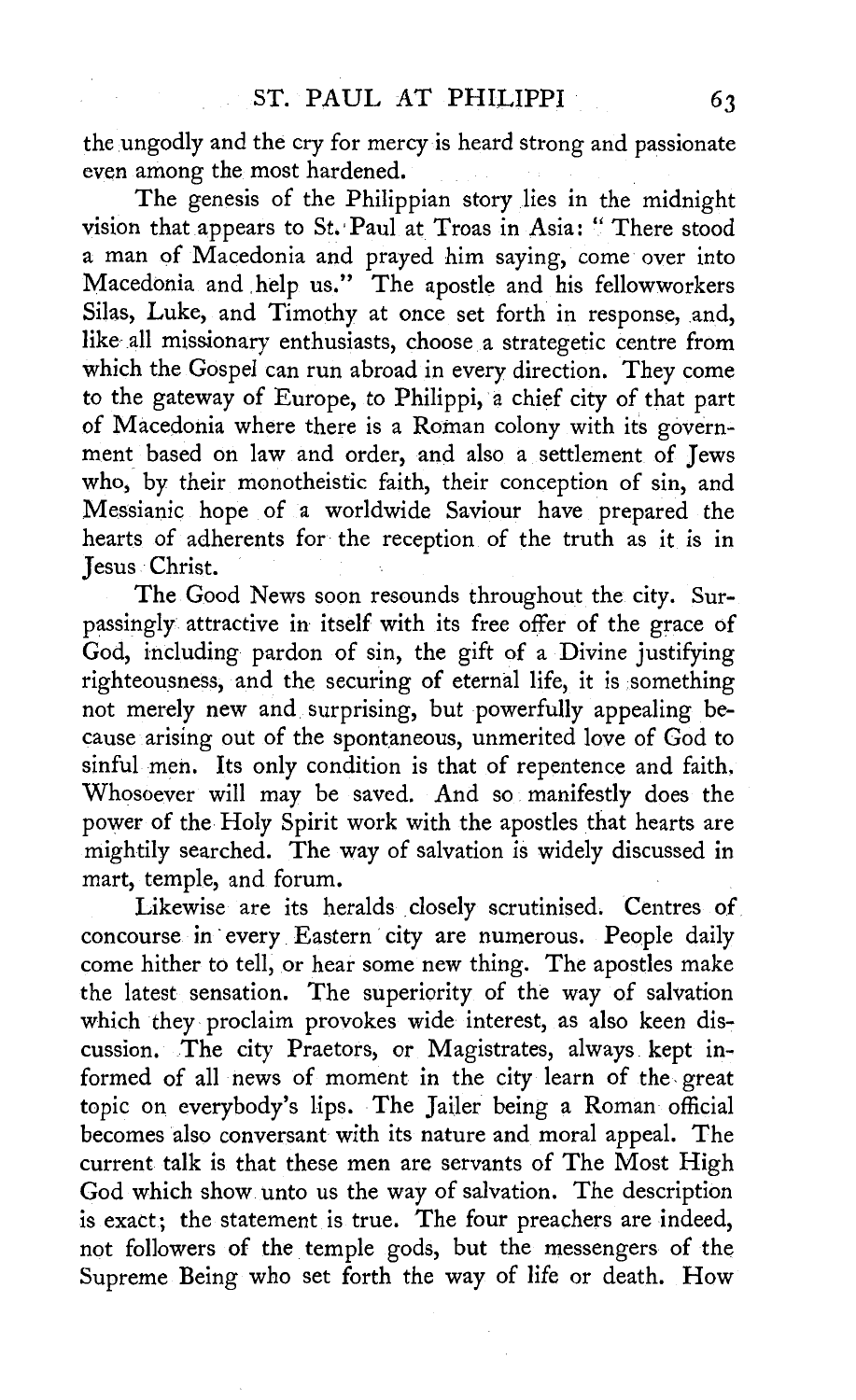# 64 THE EVANGELICAL QUARTERLY

are they and their message to be regarded? The question is, by its very character, irresistibly forced home on the consciences of. men high and low.

Three persons, different in nationality, position, temperament and religion, three, moreover, of the most unlikely individuals to be won to Christianity appear as the fruit of the labour of the Apostles. All three equally command the attention because together they demonstrate the essential threefold work of Christ in man's heart, and further because they assume an order, or sequence, always noted in evangelism.

The first is a woman named Lydia of Thyatira in Asia, a merchant, one of a class proverbially hard to win to Christ because of their worship of mammon. The deceitfulness of riches allures multitudes to their doom. But Lydia is a Jewish proselyte. This is in her favour. A seeker after truth, a worshipper of God, she has a receptive disposition. Such, like the children of Christian parents in a revival, are ever among the first to be saved. And she is the first at Philippi. God opens her heart to attend unto the things spoken of Paul. Her faith is evidenced by the manifestation of a ready obedience to the truth. The rite of baptism sets its seal to her profession.

A great change of disposition is immediately noticed in Lydia. Her affections are now set on things above, for she has awakened to the truth that man lives not by bread alone, but by every word that proceedeth out of the mouth of God; this life is a preparation for a higher. She would serve Christ who loved her and gave Himself for her. This love takes practical shape. To disburse, consequently, balances the will to accumulate. It is more blessed to give than to receive, to serve than to be served. With this new impulse of soul she turns to the apostles. Her desire is to set them free from pecuniary care that they may devote their time entirely to the work of evangelisation. She constrains them to let her shew her faithfulness to the Lord by accepting of her hospitality. Her house she opens as a meeting place for the saints. The woman is no longer her own: she is the Lord's. So is the house she owns. Generosity after this sort from her kind elicits the general exclamation: " What God hath wrought ". The revolution in the plan of her life creates astonishment among her fellow merchants. To seek first the kingdom of God and His righteousness makes the whole bent of her thought. Scrupulous honesty, justice, fair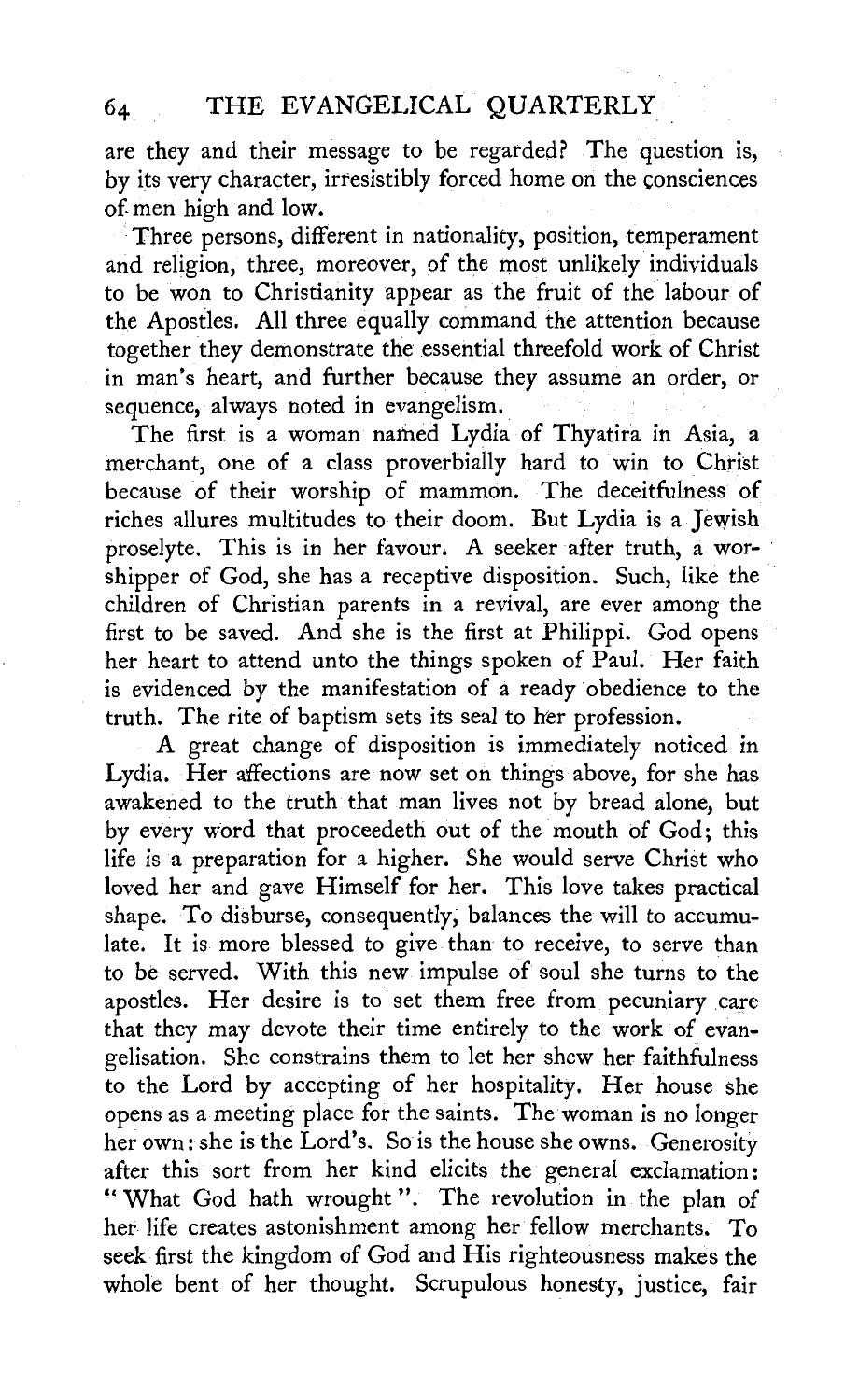dealing mark the woman's business transactions. There is no overreaching of anyone by false weights, short measure, adulteration of goods, or excessive charges. A prodigy of righteousness has appeared among them: such as she has temporally and spiritually she cheerfully shares; what kindness she would that others should do unto. her she loyally does unto them.

The second is a Grecian damsel who is doubly a slave, a pitiable creature under the domination of a demon, and under the control of unscrupulous masters who sell her soothsaying for the sake of gain. How she has come to be possessed is not stated. Among the heathen demon possession is closely linked with idolatry, and, in all probability, her spiritual seduction resulted from a resort to one or other of the common divinities for benefits alleged they could confer. In contrast to Lydia she is a frequenter of the local temples, and, being bound to the gods after this fashion, the conversion of such a devotee seems exceedingly remote.

One notes somewhat of a parallel between the case of this pagan girl and that of Rachab the innkeeper of Jericho who hid the spies of Joshua. Both give utterance to an unexpected knowledge of the truth, which by the goodness and mercy of God leads to their deliverance. The damsel though a pagan is not afraid to. confess that the apostles are servants of The Most High God who shew unto men the way of salvation. The tragedy of idolatry lies in the worship of imaginary divinities despite man's innate sense of the supremacy of a Creator high over all. Obviously she is not averse to retain Him in her knowledge, and in her own way lets this be known. St. Paul naturally recoils from the acceptance of testimony tainted by her evil associations. No concord can exist between Christ and Belial. The Lord Himself at Capernaum silenced a similar witness, and the apostle in His name commands the demon to come out of her. To intimate the complete authority of Christ over the forces of the infernal world, it is recorded that it departed from her " the same hour".

The exit of the invader of her personality brings to the damsel that great boon of the free grace of God the restoration of the freedom of her will in Christ Jesus. To this freedom is added by the same grace the enrichment of Divine holiness and strength of new life through the indwelling of the Spirit of

5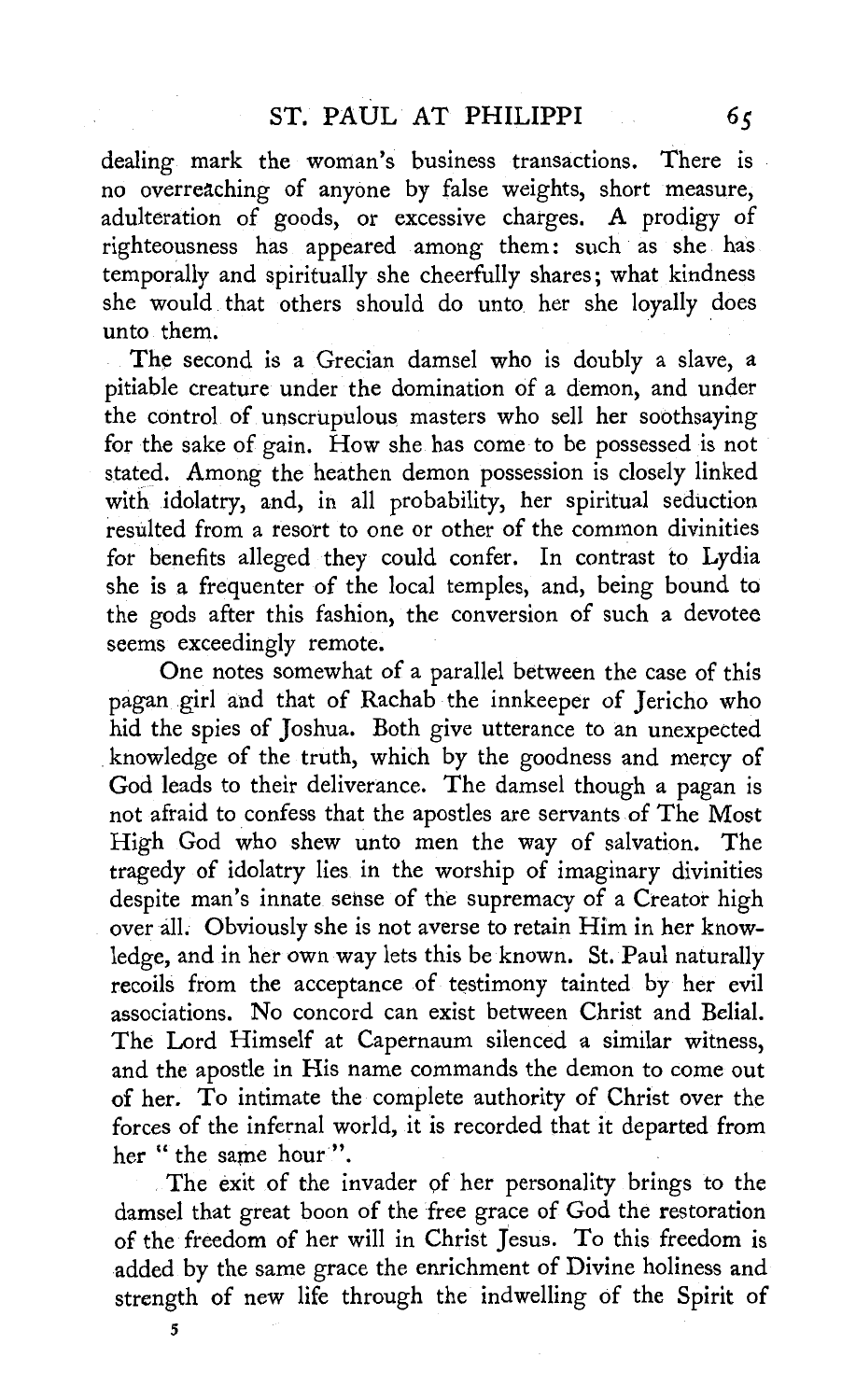## 66 THE EVANGELICAL QUARTERLY

God. Paradise and more is regained; where sin abounded grace does much more abound.

Contact with spirits is invariably depraving, soul-darkening, and unchristian. The possessed know their moral subjugation. A common phenomenon is the liability to fits or outbursts of real Satanic fury, to descents into vile debauchery. The presence of a recognised Christian to one who has purposely sold himself to the devil can arouse such bitter dislike that he will foam at the mouth as he pours upon him a shuddering torrent of curses and abuse. It is futile to deny or explain away the New Testament instances of demoniac possession on the hypothesis of insanity, or hallucination. The veracity of the Lord and the apostles cannot be questioned. Foreign missionaries to-day recognise the signs. Demon possession is still a fact. But inability to reach the afflicted the Lord's servant does not admit. Heathen devotees are won sooner than callous worldlings. The fact that they are devotees betrays a soul-hunger that may be directed to Him whose Spirit alone can satisfy it. Though under the category of the demon-possessed the Name of Jesus Christ is omnipotent. And when converted they make unique witnesses to the redeeming power of the Saviour of the world. But no dalliance with idolatry is permissible. The idols require to be removed from a house before the evil spirit will cease troubling its inmates, and depart from the person particularly afflicted.

The conversion of this well-known soothsayer makes a fresh and profound sensation. As a result a class unaffected by the conversion of Lydia is awakened, while the noble stand she takes as a Christian leads, by the overruling power of God, to the working out of His sovereign purposes in Philippi through the raising up of yet another astonishing witness-bearer in the city.

The marvel of her liberation from the demon arrests close attention. What is this? What new doctrine have we here? Who is this Saviour with such transcendent power that the very spirits whom men dread and cajole must obey Him? To seekers after truth her case raises hope of the dawn of a new day. Incontrovertibly no name given under heaven can save after this fashion; the evidence cannot be gainsaid. The Holy Spirit of God replaces the evil spirit that held her in bondage. To temple priests and rulers this brings alarm. Their position and influence are threatened, their living is in danger. As always, with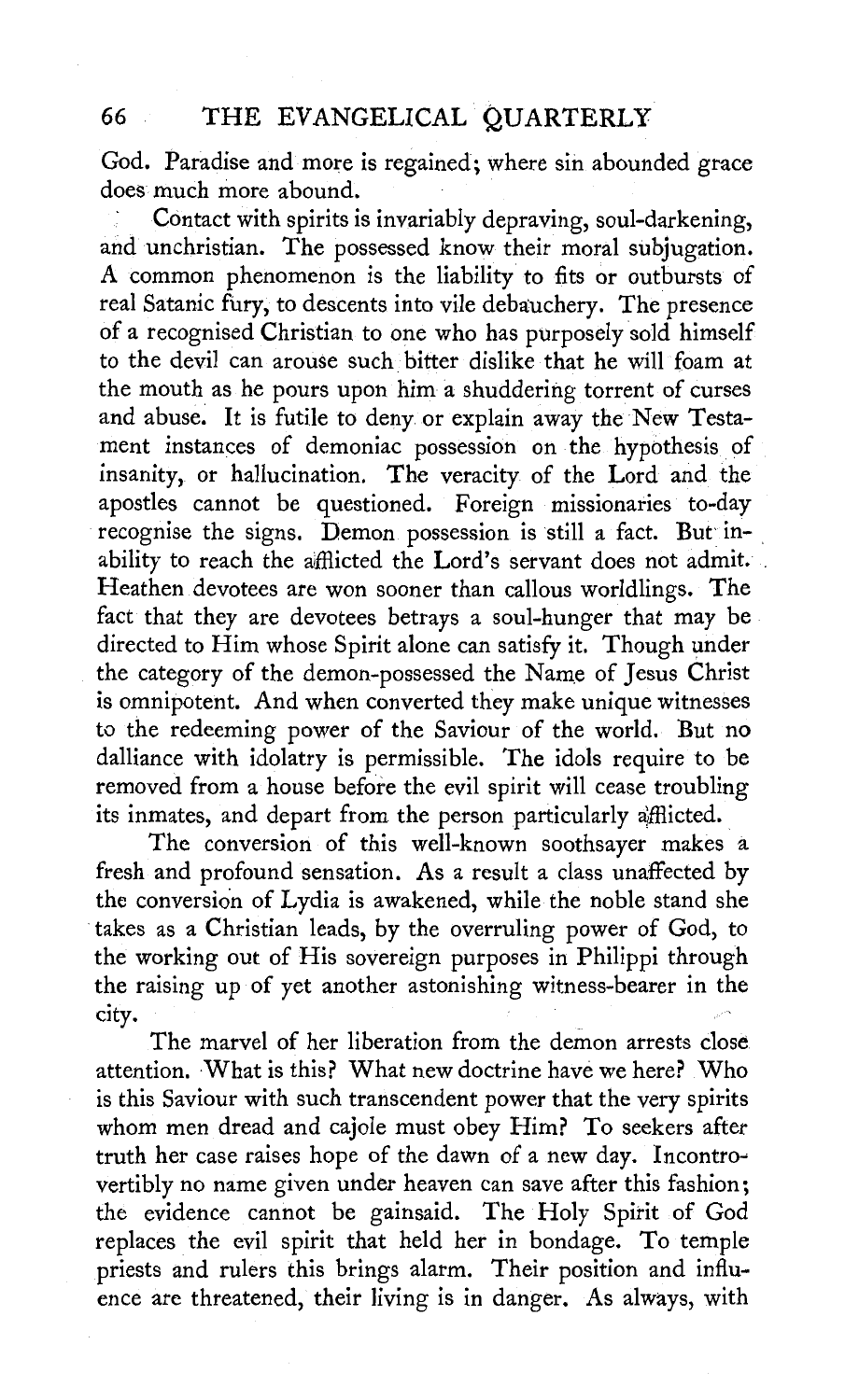the presentation of saving truth, a sharp division is created among men.

The division is accentuated by her positive refusal to continue her soothsaying manner of life. Did she so desire nothing could be easier since deceit, trickery and blandishment make up the secret of its success. But these she can no longer and will not practise, let her owners threateh as they may. Their rage at the loss of their gains is overwhelming proof of the holiness of her new life, and corresponding courage to withstand the evil of a degrading occupation. Another than the prince of darkness now reigns in the citadel of her heart.

What compels the comment of many concerning her, and arouses their desire for the blessing is exactly that which still calls forth the surprise of the heathen at the sight of Christian converts, **viz.,** the expression in her face of a radiant peace which they themselves do not have, and hitherto have not seen. This rare serenity of spirit speaks of the security and soul-satisfying fellowship she has with her Saviour; something which the world cannot give and cannot take away. " There is no peace, saith my God, to the wicked."

The third, the Philippian jailer, is a man of the military class in whom the proud Roman and cultured pagan unite, the last and hardest to be won for Christ. His conversion takes on another complexion to that of Lydia and the damsel; a long and tense struggle against the light takes place before God finally opens his heart.

That he is aware of the issue involved in the new doctrine leaks out at the last. But not at once will he yield. As in the city so likewise in his heart an interest is born. The Spirit of God strives with him. Though his mind approves his inclination disapproves. To take heed to what he hears would be to break caste. The opprobrium of forsaking the old ways he dare not risk. He fears loss of prestige, of pleasure, and perhaps of position. Are not the members of his household dependent on him? He must also think of them. Because so much which he values seems threatened, a resentment with a dangerous trend comes over him. Should opportunity offer he would be hard tempted to show revenge.

The apostles from past experience need not to be told that their labours engender danger. The atmosphere of the city is becoming charged with highly explosive forces. The Prince of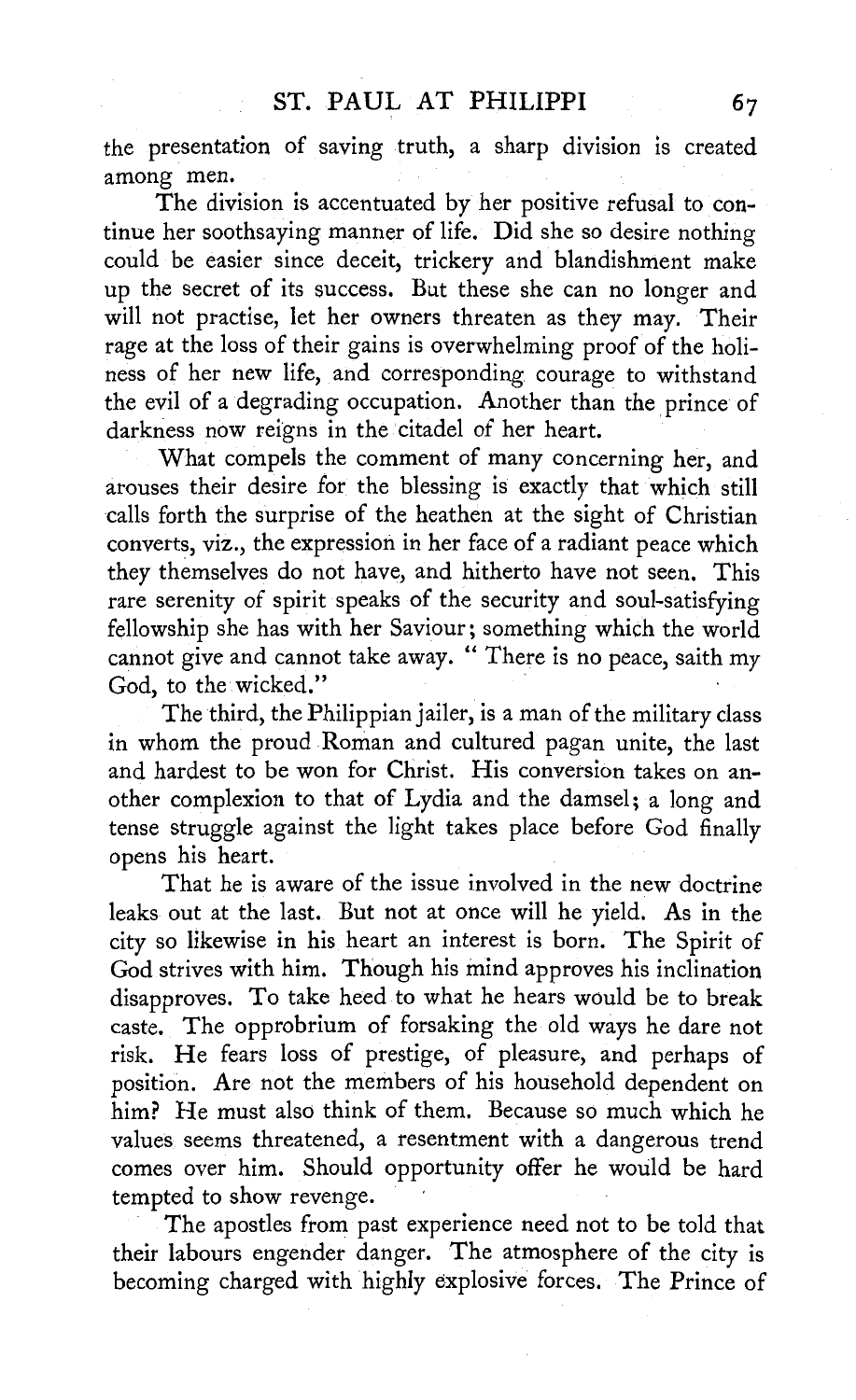the power of the air never yields quietly to an attack on his kingdom. Nevertheless theirs is to remain faithful. The Lord is their light and their salvation. Whom shall they fear? What time they are afraid they will trust in Him. He makes all things work together for good to them that love God, to them who are called according to His purpose. Of a certainty He called them to Philippi.

They care naturally not to provoke trouble. Discretion, tact, meekness, forbearance become the deportment of the Christian. Speaking the truth they speak it in love. Their good must not be evil spoken of. It is often better to suffer wrong or loss quietly that the Gospel *be* not hindered. Nevertheless the dreaded storm bursts over their heads. The persistent calling of the damsel grieves St. Paul. It is unseemly that an agent of the Evil One should mingle testimony with their own. The exorcism of the demon leads to a grave tumult in the religious world. It is an open act of aggression against the temple cults and brings direct retaliation.

The masters of the damsel, seeing that the hope of their gains is gone, turn in fury upon the apostles. However disreputable their business, however commendable the exorcism, they will not pass over in silence this interference with their money-making. Paul and Silas are seized and hurried to the market-place to enlist the help of the merchants against them, and inflame the rabble. The combined multitude then conduct the apostles to the magistrates. Artfully concealing the real nature of their grievance, and saying nothing about the relief of the oppressed girl which would expose their wickedness, they bring an indictment against the two preachers calculated to appeal to the national sympathies. They charge the seized men as Jews who exceedingly trouble the city by teaching customs unlawful for them as Romans to receive, or observe. The magistrates, thus imposed upon, noting too the wild and dangerous trend of the clamour, and afraid of the peace of the city for which they are responsible, are rushed into precipitate action. This may seem strange with Roman officials accustomed to law and order in their courts, but they who have ever heard the blood-curdling yell of a Satan-filled murderous mob can fully understand. The wits of the magistrates are temporarily paralysed. They offer the accused no opportunity for defence; the only thing they deem urgently essential is to appease the wrath of the infuriated citizens led as they are by these religious temple leaders. Tearing the clothes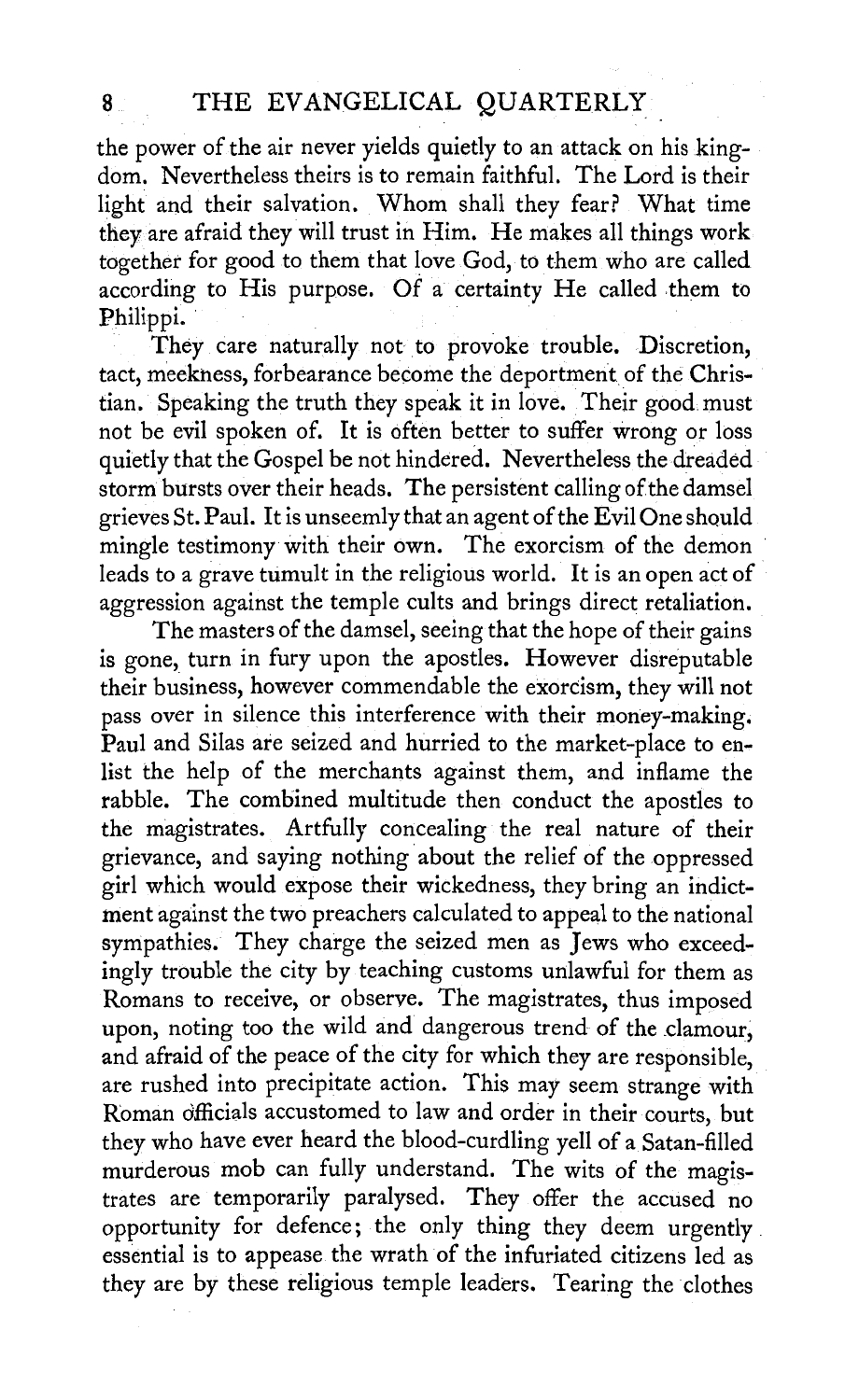from the backs of Paul and Silas a command is given to beat them. It is a shameful proceeding, an outrage on courtly procedure, but the magistrates can excuse their sin with the reflection that the flagellation serves to save the men from a worse fate.

It is at this juncture that the jailer comes into the drama. His character and the part he plays are easily read. Why does he make the feet of the two sufferers fast in the stocks? This is unnecessary added torture. They have done nothing but good. Cannot their anguish awaken pity in his breast? The inner prison is secure enough. What means this ferocity? There must be a cause, a reason, for his action. It is a deliberate venting of spleen against the servants of the Most High whose preaching has pricked his conscience. His resentment had arisen owing to an unwillingness to repent, and seek the proffered way of salvation. It is a common symptom with the convicted, and so strong is his anger that it leads him to violate the plain instincts of humanity. He is reckless. We see in this jailer the mad and desperate revolt of the natural man against the grace of God. He is too proud to yield. No one is more to be feared than an apostate, or he who having heard the truth, refuses wantonly to obey it. Felix, for instance, trembles at the reasoning of righteousness, temperance and judgment to come, but this does not deter him from relentlessly sending back the Reasoner to his long weary confinement.

The jailer's standard is that of the worldling. He seeks the friendship of the world, craves its pleasures, covets its power, and, to secure these, falls down and worships its god. Has he not promised all to him in return? Before the apostles arrive he is contented with his way of life; it irritates him now to have his equanimity disturbed.· The barb of the irritation is a haunting sense that they are right. Man needs God his Creator, Provider, and Redeemer. The heartfelt desire for pardon and safety of soul cannot be suppressed. But the cost and inconvenience of repentance alarms him. The fear of man holds him in its snare. Can he, this haughty, perverse and worldly-minded man, be saved?

> " Depth of mercy, can there be Mercy still reserved for me? Can my God His wrath forbear, Me the chief of sinners spare?"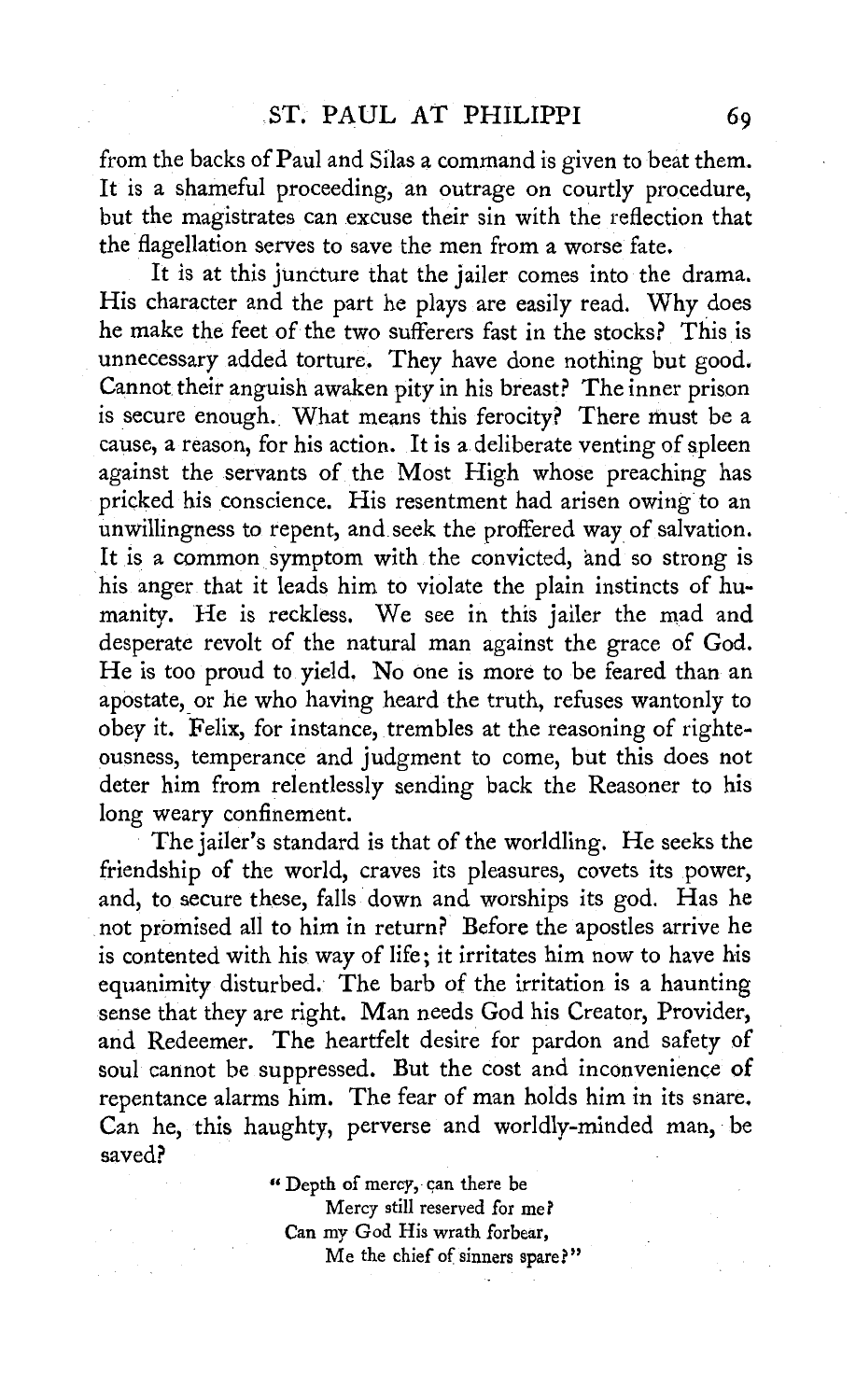## 70 THE EVANGELICAL QUARTERLY

Let us see.

Little does he surmise as he locks securely the door of the inner prison how soon his petty authority is to be held in derision. He imagines he has locked up not only the apostles but with them the preaching of the Gospel in Philippi. He would be troubled with it no longer. But the word and the work of God cannot be bound, neither can His ambassadors when He decrees their release. The praises and prayers of Paul and Silas exceed all the might of Rome-praises for Divine mercies, prayers that God will glorify His holy Name in Philippi. In answer comes at midnight a great earthquake, rocking the prison to its foundations, bursting open every door, and loosing the bonds of every prisoner. Terror falls upon all. Though earthquakes are common in the region the cause of this cannot be mistaken. It is uncommon. God is in it. The apostles' appeal made not to Caesar, but to Caesar's Lord, has been heard. The Most High is vindicating His own cause, and justifying His servants before men. He is intervening on their behalf. Rome, boastful of her law and order, is being convicted of the express violation of law and of wanton disorder. The intervention is a sign and a wonder to the people of Philippi to believe the Gospel; the earthquake itself with its accents of judgment and mercy is itself a parable of the Gospel.

The jailer startled from his sleep sees the prison doors open. Thinking that the prisoners have fled, and his life thereby forfeited, an impulse comes powerfully upon him to kill himself to evade a more ignominious death. It is Satan's desperate try to ruin his soul, and would have succeeded but for St. Paul's crying with a loud voice, " Do thyself no harm, for we are all here". The apostles who bide God's own time refuse to escape. They refuse since God is working for them, and lest by leaving they should bring calamity on the jailer; they return him good for evil. The prisoners, overawed by the sense of the supernatural, follow their example. The extreme contrast between his cruel treatment of Paul and Silas and the mercy they show him humbles him to the dust. To them he owes his life. They who preach salvation stay to save him. Their conduct exemplifies their doctrine.

Dreadfully conscious, moreover, of the presence of God in the earthquake, the joints of his loins are loosed through fear and his knees smite together. The magnitude of his sin appals him.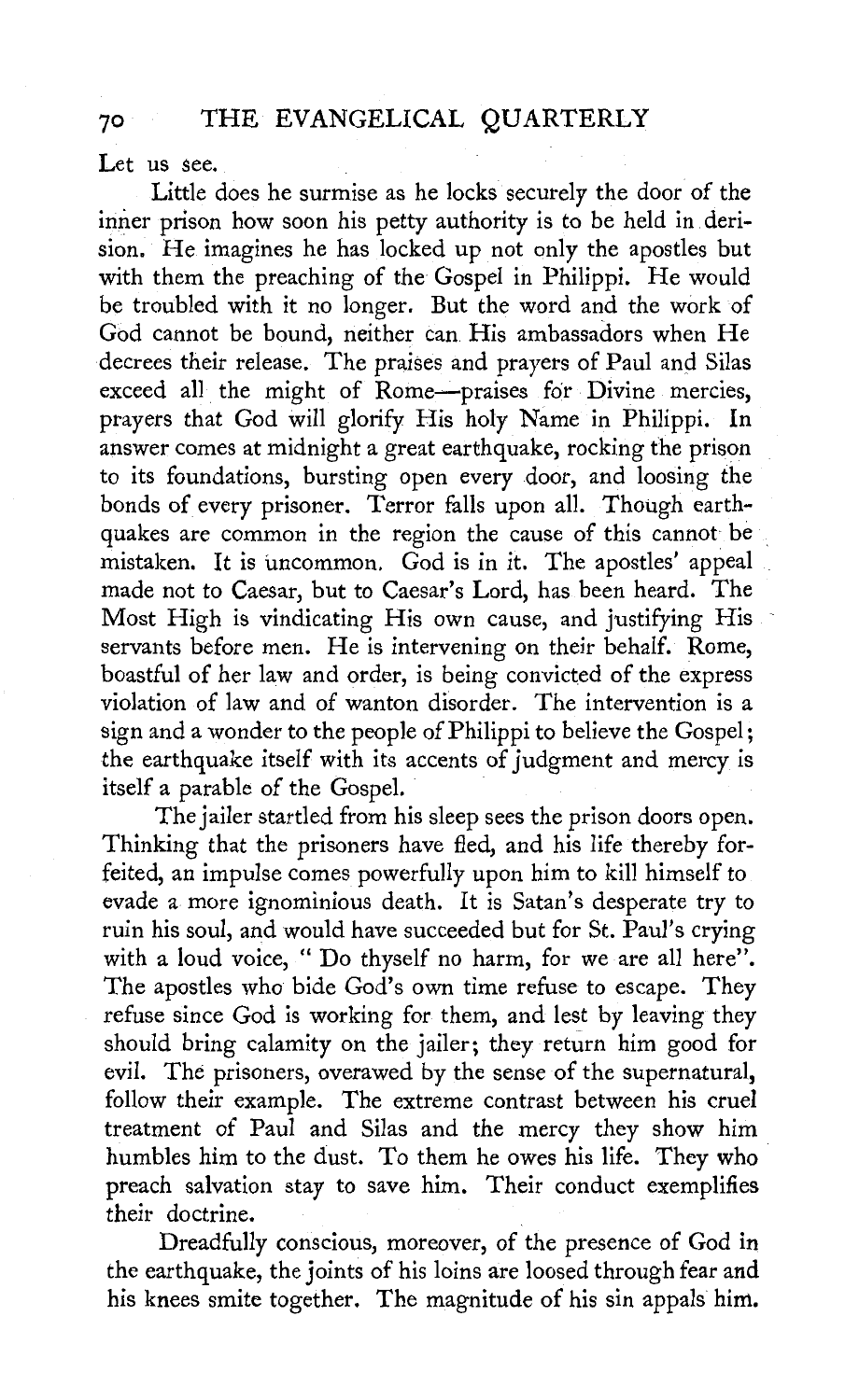How shall he escape the Divine wrath ? Calling for lights he springs in and comes quivering and quaking into the prison to fall down abjectly at the apostles' feet-a sign verily of his humiliation and repentance. Bringing them out he cries piteously, "Sirs-rather, Lords-what must I do to be saved?" The question plainly reveals his knowledge of their work and doctrine. That he did not ask it before now lets the character of his perversity and unbelief be distinctly known. How often it requires affliction, calamity and a cataclysm of some sort to bring men to their right minds! It needs now the severity of an earthquake and the goodness of God to turn this headstrong Roman from accomplishing his own undoing.

The answer to his cry is for him nothing less than a destructive earthquake to all his former manner of thought. But he does not stumble like so many at the simplicity of the injunction. The "doing" is to believe, not on any deified Caesar, or god in the national calendar, but upon The Lord, the Lord Jesus Christ and he shall be saved and his house. " This is the work of God that ye believe on Him whom He hath sent" (John vi. 29). In other words it is believing and not doing. " Salvation belongeth unto the Lord" (Psalm iii. 8). "Therefore we conclude that a man is justified by faith without the deeds of the law." (Rom. iii. 28). "Doing is a deadly thing; doing endstin death." " Doing is the idea of man; believing is the command of God." To believe on Jesus Christ is the grand Imperative.

After this historic answer to his moving question the apostles proceed to speak unto him " the word of the Lord"; that is, to expound to him the meaning of faith in Jesus Christ. The word of the Lord is variously put as " the word of truth", " the word of truth the Gospel of your salvation", " the word of life", "the word of His grace". However rendered, the phrase denotes the salvation offered to man by the redemption secured for him through the atoning sacrifice and justifying resurrection of Christ Jesus. The redemption is accomplished in truth and righteousness, revealing the infinite love, holiness, wisdom and power of God. There is nothing spurious, unreal, unmoral, or fleeting in its character. The salvation, therefore, is unlimited in its moral beauty, its scope and efficacy. Judgment and mercy, faithfulness and certainty combine to form its wondrous glory. God is a just God and a Saviour, the Judge of men and their heavenly Father. Its proclamation is the word of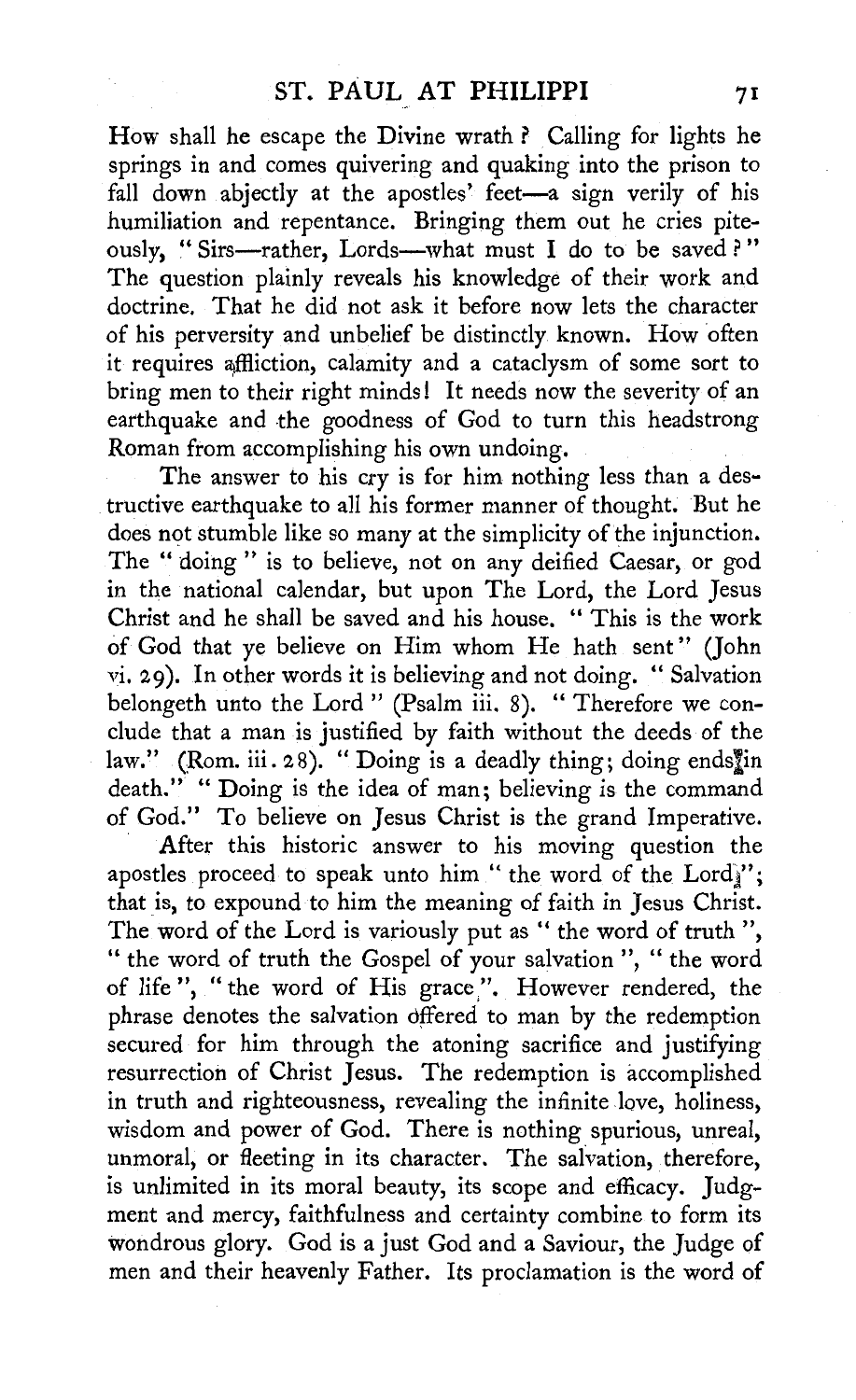His grace; it is not of works lest any man should boast. Salvation is an absolutely free gift; to believe on Jesus Christ is to receive the gift with praise and thanksgiving.

A theological diamond of exceptional brilliance glowing with the sum of things which become sound doctrine we have in Titus ii.  $11-I4$ : "The grace of God which bringeth salvation hath appeared to all men, teaching us that denying ungodliness and worldly lusts, we should live soberly, righteously and godly in this present world; looking for that blessed hope, and the glorious appearing of the great God and our Saviour Jesus Christ: who gave Himself for us, that He might redeem us from all iniquity, and purify unto Himself a people zealous of good works."

The jailer receives the word gladly and is baptised with his whole household. But, previous to the ceremony, an initial act seems to him necessary. Compunction over his cruel treatment of the apostles demands that first their stripes should be tenderly washed. The humanitarian act declares the change that has taken place in the man's heart. His desire for cleansing from sin would appear incongruous did he not first cleanse the wounds caused by sin.

After the ceremony he makes haste to bring them into his house. The suffering men need refreshment. He must receive them as benefactors and guests worthy of double honour. A family meal, the bond of an enduring friendship, shall let it be openly known that he publicly enters into fellowship with them in the Gospel. He has crowned Christ as King, and received Him as his Saviour. His life henceforth is not self-centred but God-centred. Accordingly he sets meat before them and rejoices, believing in God with all his house.

Sin, it has been said, is fundamental joylessness. Hence the world's many inventions to supply that which is lacking. But true abiding joy depends entirely on man getting right with God. That brings the soul into tune with the Infinite, and to the fountain-head of all good, enabling him to live his life in harmony with the constituent law of his being which is that of righteousness, a procedure always attendant with what Scripture terms blessedness. The prominent feature, consequently, in the jailer's conversion is the sudden accession of a new superabounding joy into his life. This feature is as conspicuous as the **Divine**  peace that came to the damsel, and the Christ-given love that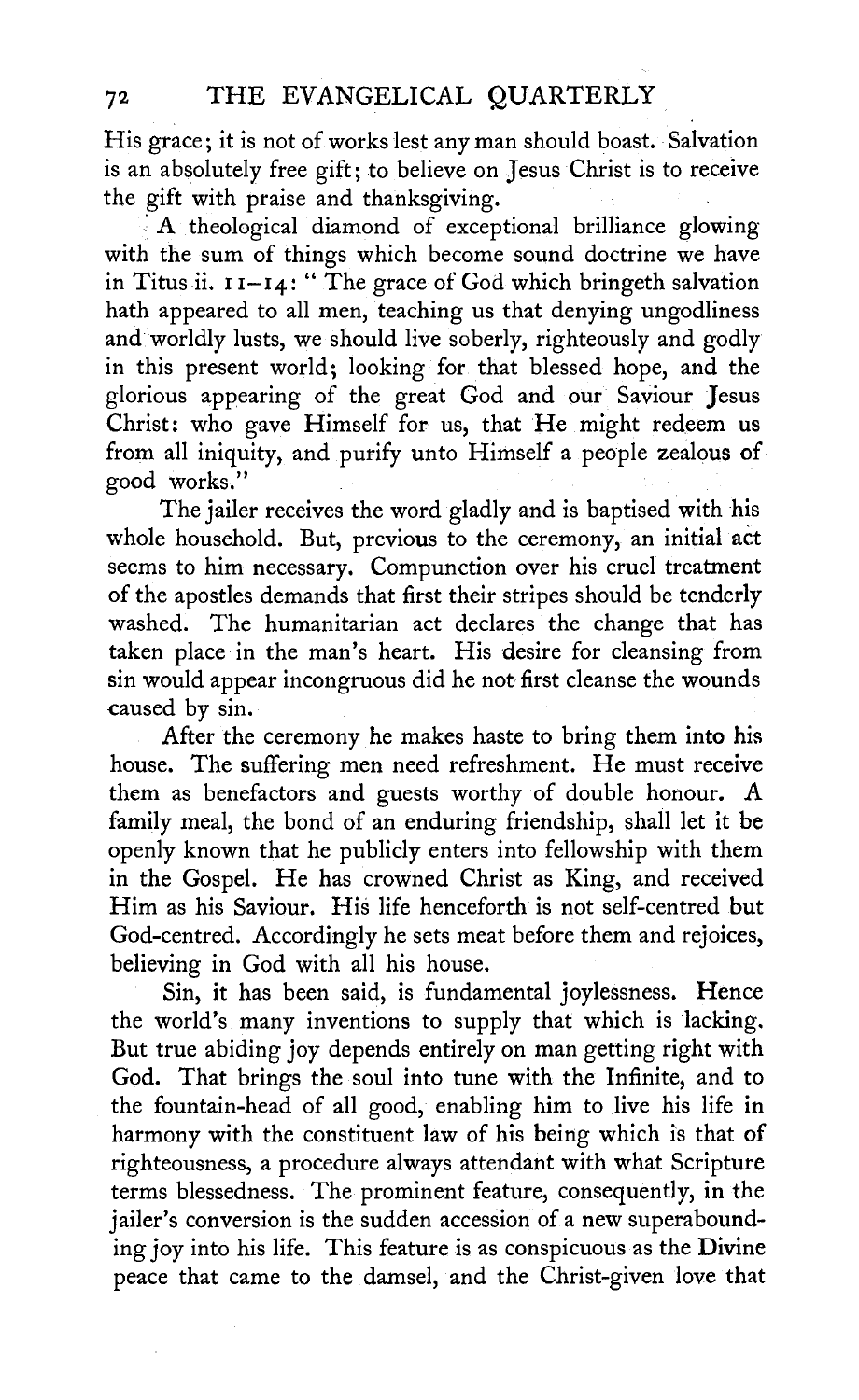flowed into the heart of Lydia. The three features, of necessity are simultaneously present in every conversion, peace preceding joy since joy is based on peace, and 'love preceding both since love is the source of all. The distinction here consists in each having its own specially marked characteristic. The jailer's revolt is over, his nightmare past, he has met the Desire of all nations, the Altogether Lovely One, the Fulfiller of man's highest good, and he can sing the new song which only the sons of God can sing.

The Christian recognises that he lives and moves and has his being in God. Without Him he is nothing, has nothing, and can do nothing. God communicates His salvation and His life through His Word, the Incarnate Son to man. He who gave Himself for us now gives Himself to us; and the life which we live is by the faith of the Son of God. Our life is hid with Christ in God. In grateful dependence, therefore, the believer joyfully receives through the Word the destined fullness of his being.

Analysed, the sequence of the three conversions follow the order of the Lord's temptations as given by St. Matthew. The first need of man is bread, the second, communion with the Unseen, the third dominion. How are these to be obtained? By lawful or unlawful means? The Gospel supplies the answer. The answer is graciously illustrated for all to read in the experiences of this trio of Philippians whose conversions represent leading types constantly recurring in Christian work.

Among the various helpful lessons arising therefrom we gather that Christ knows how to find His disciples among all classes. He is ever in quest of the lost and downtrodden. He can transmute the chiefest of sinners into saints if they will receive His Word. No one lies beyond His saving arm. He adapts His methods of dealing with the fallen according to their distinctive need. He delivers them from the flesh, the devil and the world. So mighty is the efficacy of His mercy that no one need despair, or preachers faint owing to the hardness of men's hearts, or the mountainous difficulties in front of them. He can make the wrath of man to praise Him, and the sufferings of His servants to work out their increased fruitfulness. His salvation of men rests upon the casting out of Satan from their hearts by the reception of the Holy Spirit: the law of the Spirit of life in Christ Jesus makes them free from the law of sin and